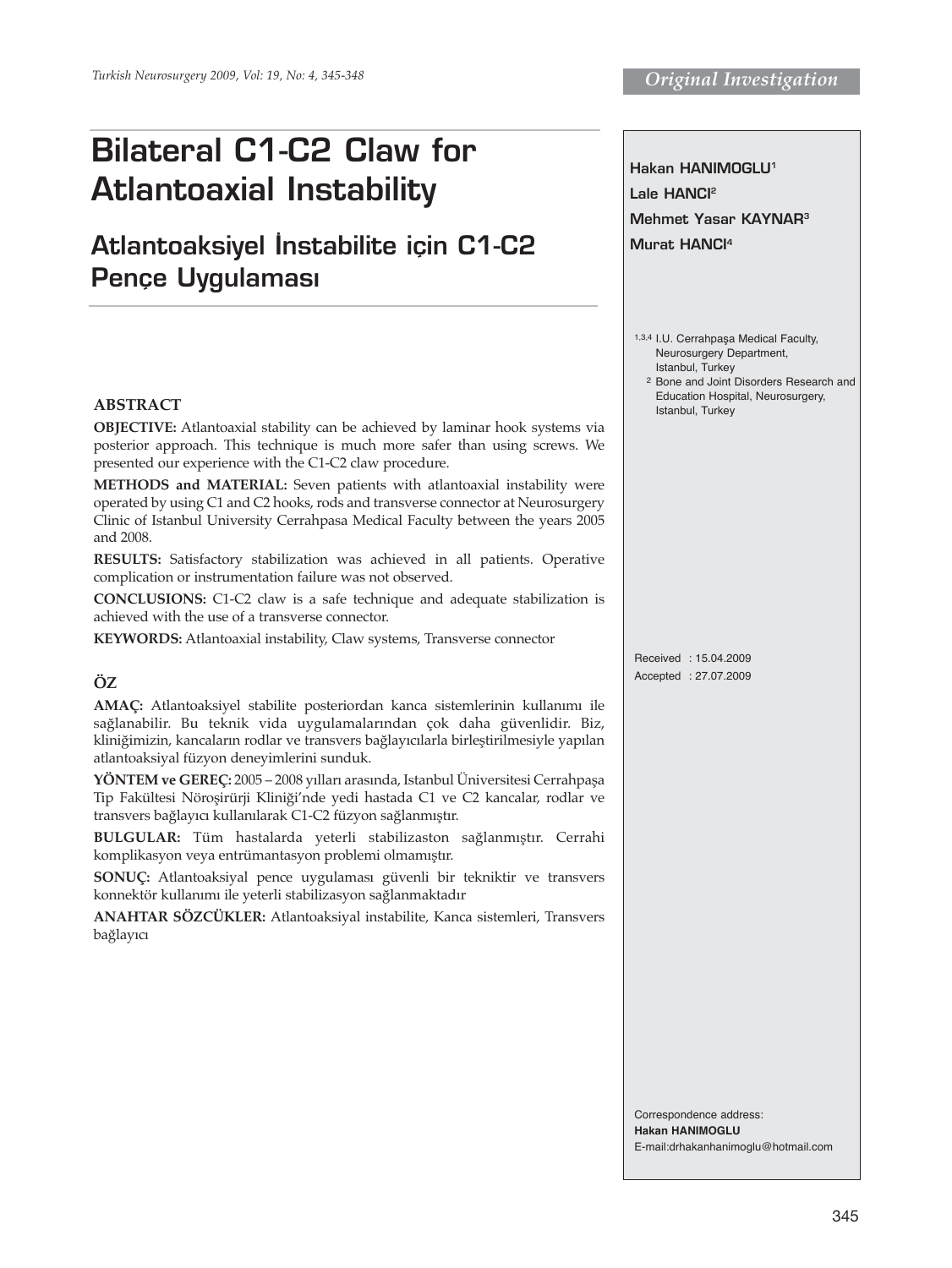# **INTRODUCTION**

The atlantoaxial complex, bearing the weight of the head and the atlantoaxial joint, generates most of the rotation of the head and neck (14). In normal conditions this complex is very strong in spite of its high mobility. However, atlantoaxial instability generally needs to be fixed by surgical intervention in order to create a strong but immobile structure when it occurs.

Several posterior surgical approaches have been used to achieve atlantoaxial arthrodesis, such as the Gallie technique (1939), Brooks and Jenkins technique (1978), and interlaminar clamping (1982). In 1979, Magerl and Seemann reported the results of a posterior C1-C2 transarticular screw fixation technique (TAS) (2). Although the biomechanical superiority of transarticular screws over posterior wiring has been clearly established by numerous studies, the technique has several drawbacks. In this article, we present a modification of the old technique, where  $C1$  and  $C2$  hooks interconnected with a transverse connector, thereby reinforcing the stability of the construct against rotational forces. We conclude that this construct provides adequate stability for fusion if the posterior elements are intact. We present 7 patients with atlantoaxial instability operated on by this technique.

# **PATIENTS and METHODS**

Seven consecutive patients with upper cervical instability were treated between the years of 2005 and 2008 by the atlanto-axial claw procedure at the Neurosurgery Clinic of Istanbul University Cerrahpasa Medical Faculty. Details of the cases are listed on the (Table I). All patients were evaluated preoperatively with radiographs, computed tomography (CT), and magnetic resonance imaging.

# **Surgical Procedure:**

All patients were positioned prone, with the head and cervical spine neutral on the horse-shoe head holder and/or Halo-West, if required. Exposure of the posterior upper cervical spine and craniometrical junction  $(C_0-C_3)$  was then accomplished in the usual manner. The posterior elements of C1 and C2 were cleared off from all soft tissues at least 15mm to each side of the midline. The insertion sites of hooks were prepared using a periosteal elevator. The dissection was extended to the ring of C1 and below the inferior border of lamina of C2 to accommodate the hooks. The grafting sites were decorticated using a highspeed drill. After these preparations, suitable hooks were inserted carefully and rods placed over them and then compressed bilaterally. A transverse connector was placed between the C1 and C2 hooks. After meticulous haemostasis, a mixture of demineralised bone matrix and bone morphogenetic protein was placed all over the decorticated surfaces (Figure 1A,B), (Figure 2A,B).

|       | Cause of instability                       | Preoperative               | Complication                | Follow-Up                       |
|-------|--------------------------------------------|----------------------------|-----------------------------|---------------------------------|
|       |                                            | <b>Neurological Status</b> |                             |                                 |
| 6/F   | Dens Hypoplasia + atlantoaxial             | Frust paresis of right     |                             | 9 weeks                         |
|       | subluxation (minor trauma)                 | upper extremity            |                             | no complaint                    |
| 53/ F | C <sub>2</sub> metastasis of Breast Cancer | Intact                     |                             | 4 months                        |
|       |                                            |                            | $\overline{\phantom{a}}$    | no complaint                    |
| 16/F  | Atlantoaxial subluxation + type III        | Intact                     |                             | 37 months                       |
|       | odontoid frx*(road accident)               |                            |                             | no complaint                    |
| 16/M  | Atlantoaxial subluxation                   | Intact                     | Superficial skin infection  | 28 months                       |
|       | (road accident)                            |                            |                             | no complaint                    |
| 53/M  | Atlantoaxial subluxation +                 | Quadriparesis Upper: 2/5   |                             | 42 months                       |
|       | rheumatoid artritis                        | Lower: $2/5$               |                             | Self mobilization with one cane |
| 60/F  | Atlantoaxial subluxation +                 | Quadriparesis Upper: 3/5   | <b>Transient Chest Pain</b> | Operated 26 months ago, Last    |
|       | rheumatoid artritis                        | Lower: $4/5$               |                             | follow-up 12th month:           |
|       |                                            |                            |                             | no complaint                    |
| 20/M  | Os odontoideum+ atlantoaxial               | $GCS^{**}: 7/15$           |                             | 1 week                          |
|       | subluxation (road accident)                | Multiple ICH               |                             | $GCS**: 12/15$                  |

#### **Table I:** Details of the cases

\*frx: fracture, \*\*GCS: Glascow coma scale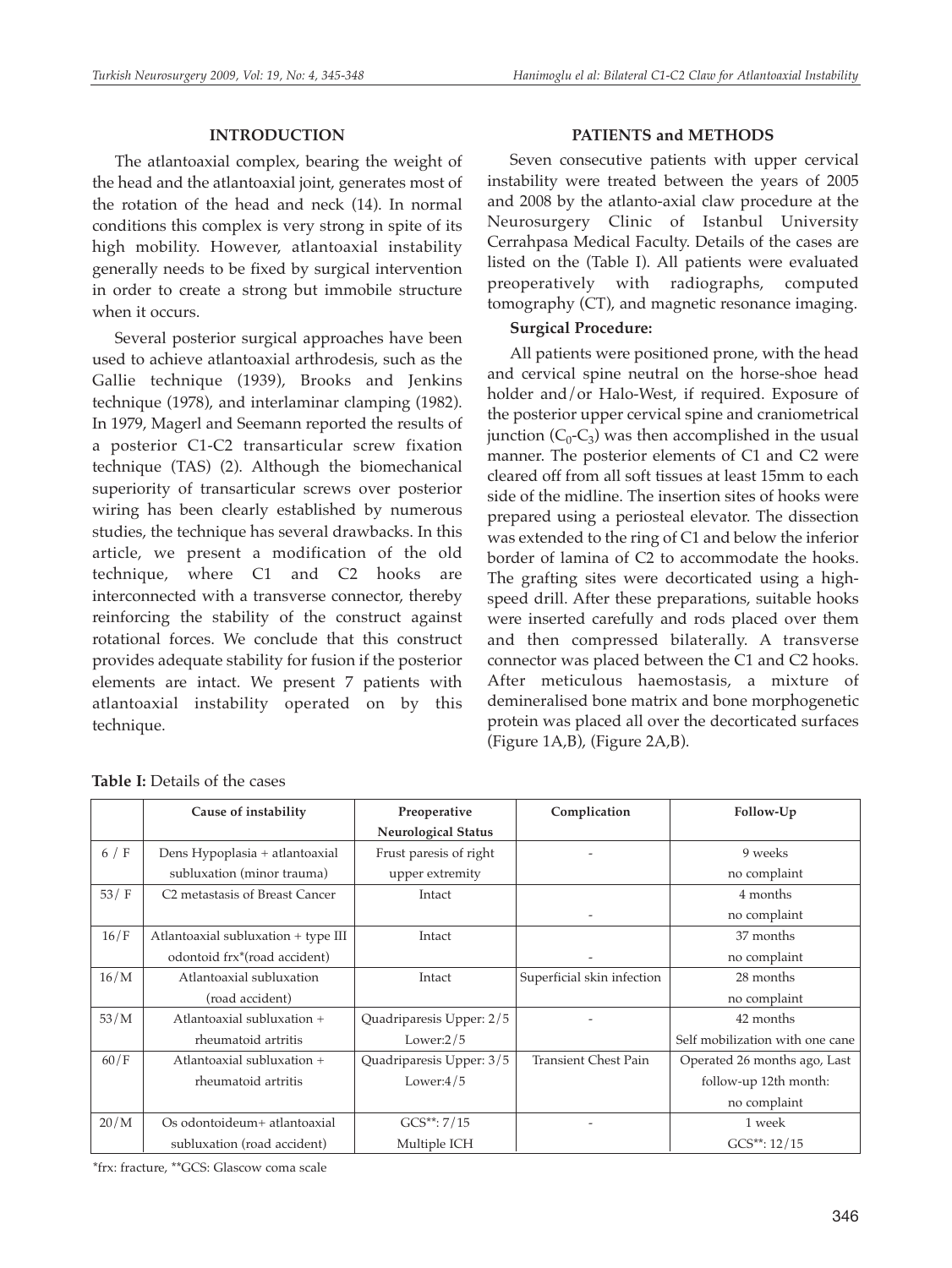

*Figure 1: A. Preoperative lateral X-Ray of seventh patient. Obvious atlantoaxial instability seen. Please note that there is increased posterior atlantoaxial distance and anterior displacement of atlas and tip of odontoid process. B. Postoperative lateral X-Ray of same patient. Note that reduction is achieved.* 



*Figure 2: A. Intraoperative picture of seventh patient showing construct that is done by C1 and C2 hooks interconnected by 2 rods and one transverse connector. B. Intraoperative picture of same patient after bone allograft are placed . We don't use drainage tube after that stage.*

#### **RESULTS**

Satisfactory stabilization and reduction was achieved in all patients. There were no spinal cord injuries due to hook placement under the lamina. No peroperative or early postoperative instrumentation failure was observed.

#### **DISCUSSION**

Atlantoaxial fusion was first described by Mixter and Osgood (8) in 1910 using braided sutures. Gallie revised this technique using wire and bone graft. Brooks and Jenkins further described double graft compression between the lamina of the atlas and axis with a sublaminar wire. Grob and Magerl (9) introduced the transarticular technique, a technically difficult procedure, with the added risk

of inadvertent injury to the vertebral artery not inherent in wiring techniques. The technique of atlantoaxial fusion through C1 lateral mass and C2 pedicle with screws, which was first described by Goel et al. (3,4,5,7) and then subsequently popularized by Harms and Melcher (10), reduced the risk of injury to the vertebral artery. Another modification of this crossed intralaminar fixation described by Wright (15) reduced the complications yet further.

Various surgical methods have been described for the surgical treatment of atlantoaxial instability since the 1939 Gallie technique with sublaminar wires. All the methods that used wires only did not succeed in overcoming the disadvantages. These techniques do not provide sufficient immobilization of the atlantoaxial complex, thus resulting in non-union rates up to 30% even with adjunctive halo vest immobilization (6). Increasing the number of wires would mean more manipulation within the spinal canal and therefore additional risk of neural tissue damage.

Screw fixation techniques were developed after wiring techniques. Biomechanically, transarticular screws are superior to wiring techniques (13). The transarticular screw fixation technique was first described by Magerl and Seemann in 1986 and led to significant improvements in fusion rates. This technique requires reduction of C1 on C2 before screw placement. Achieving the proper placement of the screws and avoiding injury to the vertebral artery are technically demanding procedures. Additionally, proper allowance of the drill whilst accessing the insertion point on C2 can be restricted in some cases by the patient's osseous axial anatomy, e.g., pronounced thoracic kyphosis. Approximately 20% of patients requiring atlantoaxial fusion display anatomic variations in the course of the vertebral artery and in the osseous anatomy, at least on one side, precluding screw placement(1). To maximize the stability, the transarticular screw fixation has to be combined with either a Gallie or a Brooks's fusion. This increases the risk of neural injury caused by the passage of wires or cables into the spinal canal. Transarticular fixation with combination of wiring therefore does not attenuate the neural damage risk and, on the contrary, the additional risk of vascular damage arises. However, excellent biomechanical stabilization is acquired making halo application is inessential and perfect union rates are